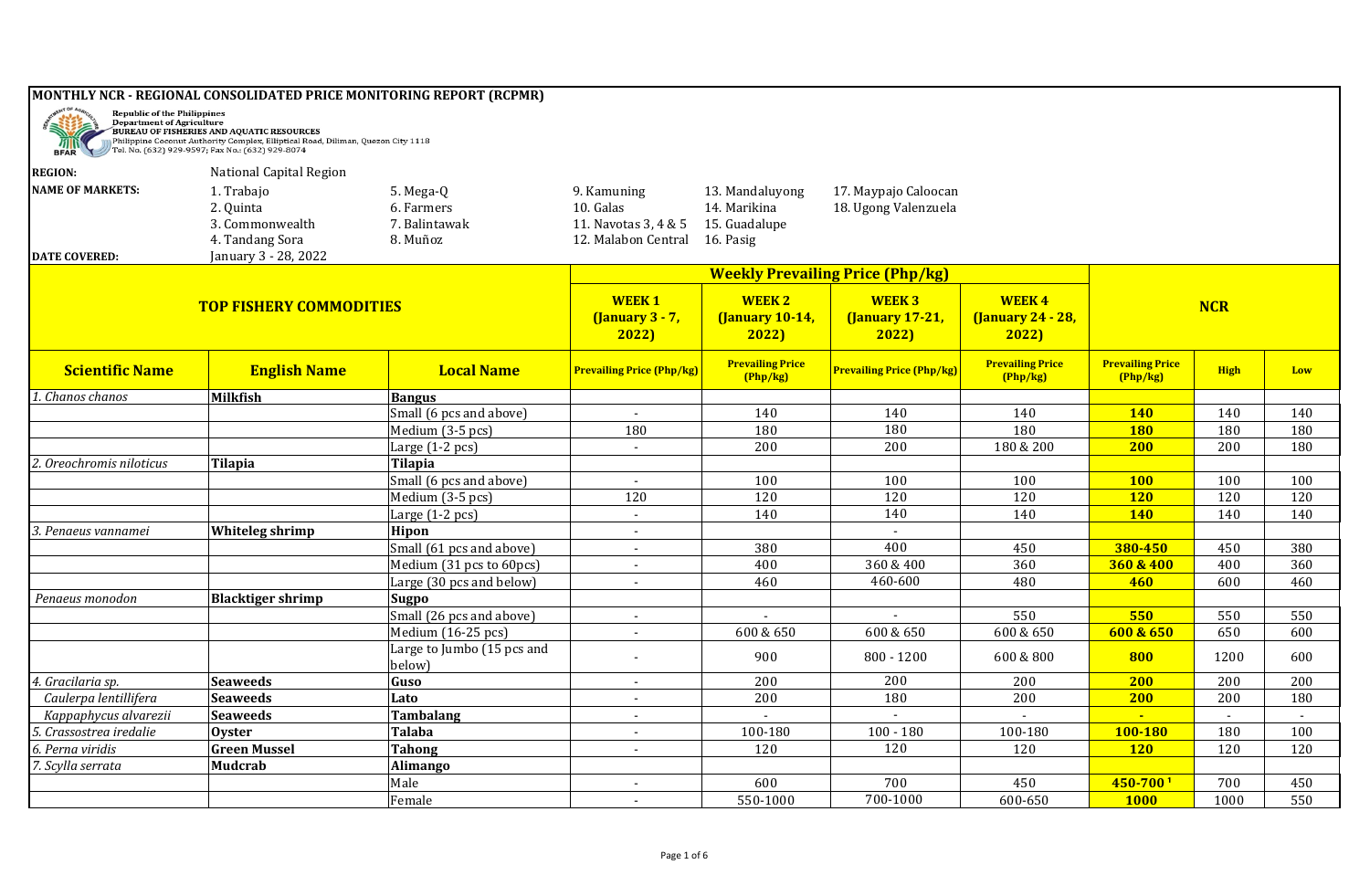|                                    | <b>TOP FISHERY COMMODITIES</b>                     |                                      | <b>WEEK1</b><br><b>(January 3 - 7,</b><br>2022 | <b>WEEK2</b><br>(January 10-14,<br>2022 | <b>WEEK3</b><br><b>(January 17-21,</b><br>2022) | <b>WEEK4</b><br><b>(January 24 - 28,</b><br>2022 |                                   | <b>NCR</b>  |            |
|------------------------------------|----------------------------------------------------|--------------------------------------|------------------------------------------------|-----------------------------------------|-------------------------------------------------|--------------------------------------------------|-----------------------------------|-------------|------------|
| <b>Scientific Name</b>             | <b>English Name</b>                                | <b>Local Name</b>                    | <b>Prevailing Price (Php/kg)</b>               | <b>Prevailing Price</b><br>(Php/kg)     | <b>Prevailing Price (Php/kg)</b>                | <b>Prevailing Price</b><br>(Php/kg)              | <b>Prevailing Price</b><br>Php/kg | <b>High</b> | Low        |
| 8. Portunus pelagicus              | <b>Blue swimming Crab</b>                          | Alimasag                             |                                                |                                         |                                                 |                                                  |                                   |             |            |
|                                    |                                                    | Small/Medium (7 pcs and<br>above)    | $\blacksquare$                                 | 360                                     | 160-600                                         | 250                                              | $160 - 600^2$                     | 600         | 160        |
|                                    |                                                    | Large (1-6 pcs)                      | $\blacksquare$                                 | 450                                     | 380-750                                         | 480                                              | $380 - 750$ <sup>3</sup>          | 750         | 380        |
| 9. Thunnus albacares               | Yellow fin Tuna                                    | <b>Tambakol</b>                      |                                                |                                         |                                                 |                                                  |                                   |             |            |
|                                    |                                                    | Whole                                | $\sim$                                         | 280                                     | 280                                             | 300                                              | 280                               | 300         | 280        |
|                                    |                                                    | Sliced                               | $\sim$                                         | 360                                     | 380                                             | 360                                              | 360                               | 380         | 360        |
|                                    |                                                    | Head                                 | $\blacksquare$                                 | 120 & 240                               | 220                                             | 320                                              | $120 - 320$ <sup>4</sup>          | 320         | 120        |
| Katsuwonus pelamis                 | <b>Skipjack Tuna</b>                               | Gulyasan                             |                                                |                                         |                                                 |                                                  |                                   |             |            |
|                                    |                                                    | Whole                                | $\blacksquare$                                 | 160-280                                 | 160                                             | 160 & 240                                        | <b>160</b>                        | 280         | 160        |
|                                    |                                                    | Sliced                               | $\mathbf{r}$                                   | 300                                     | 300                                             | 200 & 280                                        | 300                               | 300         | 200        |
| Auxis thazard                      | <b>Frigate Tuna</b>                                | <b>Tulingan</b>                      | $\overline{\phantom{a}}$                       | 300                                     | 200                                             | 240                                              | $200 - 300$ <sup>5</sup>          | 300         | 200        |
| Auxis rochei                       | <b>Bullet Tuna</b>                                 | Tulingan                             | $\blacksquare$                                 | 200                                     | $\overline{200}$                                | 200                                              | 200                               | 200         | 200        |
| 10. Sardinella fimbriata           | <b>Fringescale Sardinella</b>                      | Tunsov                               | $\blacksquare$                                 | $\mathbf{r}$                            | $\overline{\phantom{a}}$                        |                                                  |                                   |             |            |
| Sardinella lemuru                  | <b>Bali Sardinella</b>                             | <b>Tamban</b>                        | $\blacksquare$                                 | 80                                      | 100                                             | 100                                              | <b>100</b>                        | 100         | 80         |
| Sardinella gibosa                  | Goldstripe Sardinella                              | <b>Tamban</b>                        |                                                | 120                                     | 120                                             | 200                                              | <b>120</b>                        | 200         | 120        |
| 11. Rastrilleger kanagurta         | <b>Indian Mackerel</b>                             | Alumahan                             | $*240 - 300$                                   | 300 & 320                               | 300                                             | 300                                              | 300                               | 320         | 240        |
| Scomberomorus<br>commerson         | Narrow-barred Spanish<br><b>Mackerel</b>           | <b>Tangigue</b>                      |                                                | 550                                     | 440                                             | 600                                              | $440 - 600$ <sup>6</sup>          | 600         | 440        |
| 12. Decapterus macrosoma           | <b>Shortfin scad</b>                               | Galunggong                           |                                                |                                         |                                                 |                                                  |                                   |             |            |
|                                    |                                                    | Small (21 pcs and above)             | $\sim$                                         | 220                                     | 200                                             | 180                                              | 180-220                           | 220         | 180        |
|                                    |                                                    | Medium (11-20 pcs)                   | *260 & 280                                     | 260 & 300                               | 200                                             | 240                                              | 200-300                           | 300         | 200        |
|                                    |                                                    | Large $(7-10$ pcs)                   |                                                | 200                                     | 200                                             | 200 & 240                                        | 200                               | 240         | 200        |
| 13. Loligo sp.                     | <b>Squid</b>                                       | <b>Pusit</b>                         |                                                |                                         |                                                 |                                                  |                                   |             |            |
|                                    |                                                    | Lumot                                | $\sim$                                         | 400                                     | 400                                             | 440                                              | 400                               | 440         | 400        |
|                                    |                                                    | Bisaya/Kalawang/Lapis                | $\blacksquare$                                 | 450                                     | 130-450                                         | 200                                              | 450                               | 450         | 130        |
| 14. Lutjanus sp.                   | <b>Snapper</b>                                     | Maya-maya                            | $\sim$                                         | 400                                     | 400                                             | 360                                              | 400                               | 400         | 360        |
| 15. Epinephelus sp.                | Grouper                                            | Lapu-lapu                            | $\sim$                                         | 300 & 350                               | 550                                             | 300                                              | 300                               | 550         | 300        |
| Epinephelus sp.                    | <b>Grouper</b> (Red)                               | Lapu-lapu pula                       | $\sim$                                         | 500                                     | 550                                             | 550 & 600                                        | 550                               | 600         | 500        |
| <b>OTHER FISHERY COMMODITIES</b>   |                                                    |                                      |                                                |                                         |                                                 |                                                  |                                   |             |            |
| Acetes sp.<br>Caesio sp.           | Krill<br><b>Fusilier</b>                           | <b>Alamang</b><br> Dalagang Bukid    | $\sim$                                         | 60<br>300                               | 60<br>380                                       | 60<br>300                                        | 60<br>300                         | 60<br>380   | 60<br>300  |
| Caesio caerulaurea                 | <b>Blue and Gold Fusilier</b>                      | Dalagang Bukid Bilog/Sulid           | $\sim$                                         | 260-340                                 | $\sim$                                          | 260-340                                          | 260-340                           | 340         | 260        |
| Caesio cuning                      | <b>Redbelly Yellowtail Fusilier Dalagang Bukid</b> |                                      | $\sim$                                         | 300                                     | $\sim$                                          | 300                                              | <b>300</b>                        | 300         | 300        |
| Carangoides armatus                | Longfin trevally<br><b>Trevally</b>                | <b>Talakitok</b><br><b>Talakitok</b> | $\sim$<br>$\sim$                               | 380<br>400-430                          | $\overline{\phantom{a}}$<br>450                 | 380<br>400-430                                   | 380<br>400 & 430                  | 380<br>450  | 380<br>400 |
| Caranx sp.<br>Decapterus macrosoma | <b>Shortfin Scad</b>                               | <b>Galunggong (Imported)</b>         |                                                |                                         |                                                 |                                                  |                                   |             |            |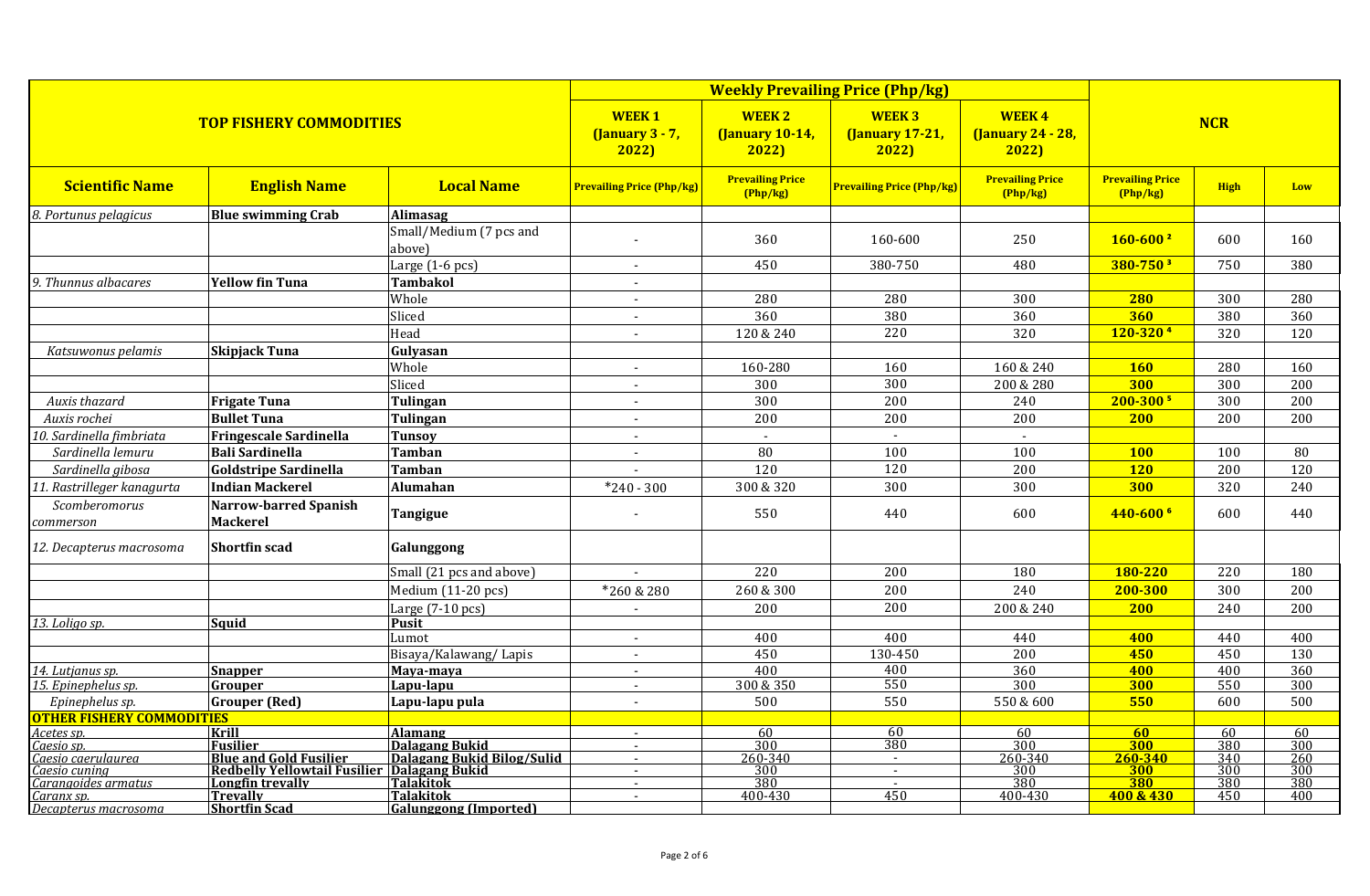|                                                                                                                        |                                | <b>Weekly Prevailing Price (Php/kg)</b> |                                  |                                          |                                                |                                                  |                                     |                          |                          |
|------------------------------------------------------------------------------------------------------------------------|--------------------------------|-----------------------------------------|----------------------------------|------------------------------------------|------------------------------------------------|--------------------------------------------------|-------------------------------------|--------------------------|--------------------------|
|                                                                                                                        | <b>TOP FISHERY COMMODITIES</b> |                                         |                                  | <b>WEEK 2</b><br>(January 10-14,<br>2022 | <b>WEEK3</b><br><b>(January 17-21,</b><br>2022 | <b>WEEK4</b><br><b>(January 24 - 28,</b><br>2022 |                                     | <b>NCR</b>               |                          |
| <b>Scientific Name</b>                                                                                                 | <b>English Name</b>            | <b>Local Name</b>                       | <b>Prevailing Price (Php/kg)</b> | <b>Prevailing Price</b><br>(Php/kg)      | <b>Prevailing Price (Php/kg)</b>               | <b>Prevailing Price</b><br>(Php/kg)              | <b>Prevailing Price</b><br>(Php/kg) | <b>High</b>              | Low                      |
|                                                                                                                        |                                | Medium $(11-20$ pcs)                    | 240                              | 240                                      | 240                                            | 240                                              | <b>240</b>                          | 240                      | 240                      |
| Dendrophysa russelii                                                                                                   | <b>Croaker</b>                 | <b>Alakaak</b>                          | $\sim$                           | 180-200                                  | 200                                            | 180-200                                          | $\overline{200}$                    | 200                      | 180                      |
| Gerres sp.                                                                                                             | <b>Mojarras</b>                | Latab                                   | $\sim$                           | $300 - 320$                              | $\sim$                                         | 300-320                                          | 300-320                             | 320                      | 300                      |
| Gerres oyena                                                                                                           | <b>Common Silverbiddy</b>      | Latab/Lamas                             | $\sim$                           | $\sim$                                   | 320                                            | $\sim$                                           | 320                                 | 320                      | 320                      |
| Lates calcarifer                                                                                                       | Sea bass                       | Apahap                                  | $\sim$                           | $\sim$                                   | 330                                            | $\sim$                                           | <b>330</b>                          | 300                      | 330                      |
| Leiognathus sp.                                                                                                        | Pony Fish/Slipmouth            | Lawayan/Tambong/Sapsap                  |                                  | 400                                      | 320 & 400                                      | 400                                              | 400                                 | 400                      | 320                      |
| Leiopotherapon plumbeus                                                                                                | Silver perch                   | Avungin                                 | $\overline{a}$                   |                                          | 280                                            |                                                  | 280                                 | 280                      | 280                      |
| Lethrinus sp.                                                                                                          | <b>Emperor</b> fish            | <b>Kanuping</b>                         | $\overline{\phantom{a}}$         | 300-320                                  | 300                                            | 300-320                                          | <b>300</b>                          | 320                      | 300                      |
| Mene maculata                                                                                                          | <b>Moonfish</b>                | Chabita/Sapatero/Kadis/Hi               | $\sim$                           | 180-350                                  | 180 & 300                                      | 180-350                                          | <b>180</b>                          | 350                      | 180                      |
| Metapenaeus ensis                                                                                                      | <b>Greasy</b> - back shrimp    | <b>Suwahe</b>                           | $\sim$                           | 420 & 560                                | 400 & 560                                      | 420 & 560                                        | 560                                 | 560                      | 400                      |
| Nemipterus sp.                                                                                                         | <b>Threadfin Bream</b>         | <b>Bisugo</b>                           | $\overline{a}$                   | 300                                      | 300                                            | 300                                              | <b>300</b>                          | 300                      | 300                      |
|                                                                                                                        | sea beam                       | <b>Bakoko</b>                           | $\overline{a}$                   | $\sim$                                   | 320                                            | $\sim$                                           | <b>320</b>                          | 320                      | 320                      |
| <i>Fragellus centrodontus</i><br>Pterocaesio digramma<br>Rastrelliger brachysoma                                       | <b>Double-lined Fusilier</b>   | <b>Dalagang Bukid Bilog/Solid</b>       | $\sim$                           | $\overline{\phantom{a}}$                 | 300                                            |                                                  | 300                                 | 300                      | 300                      |
|                                                                                                                        | <b>Short-bodied Mackerel</b>   | Hasa-                                   | $\sim$                           |                                          | 300                                            |                                                  | 300                                 | 300                      | 300                      |
| Rastrelliger sp.<br>Salmo salar                                                                                        | <b>Mackerel</b>                | Hasa-hasa                               | $\overline{a}$                   | 300                                      | $\blacksquare$                                 | 300                                              | 300                                 | 300                      | $\overline{300}$         |
|                                                                                                                        | <b>Atlantic Salmon</b>         | Salmon                                  |                                  |                                          |                                                |                                                  |                                     |                          |                          |
|                                                                                                                        |                                | head                                    | $\overline{a}$                   | $\overline{150}$                         | 150                                            | 150                                              | 150                                 | 150                      | 150                      |
|                                                                                                                        |                                | belly                                   | $\sim$                           | 320-400                                  | 320-400                                        | 320-400                                          | 320-400                             | 400                      | 320                      |
|                                                                                                                        |                                | meat/sliced                             | $\overline{a}$                   | 600                                      | 620-700                                        | 600                                              | 600                                 | 700                      | 600                      |
| Sardinella tawilis                                                                                                     | <b>Freshwater tawilis</b>      | Tawilis/Salinyasi                       | $\sim$                           | 160                                      | 160                                            | 160                                              | 160                                 | 160                      | $\overline{160}$         |
| <u>Scatophagus argus<br/>Scatophagus argus<br/>Selar crumenophthalmus<br/>Selaroides leptolepis</u>                    | <b>Spotted Scad</b>            | Kapiged/Kitang                          | $\overline{a}$                   | 350                                      | 350                                            | 350                                              | 350                                 | 350                      | 350                      |
|                                                                                                                        | <b>Big-eve Scad</b>            | Matangbaka/Matambaka/M                  | $\overline{a}$                   | 320                                      | 300                                            | 320                                              | 320                                 | 320                      | 300                      |
|                                                                                                                        | <b>Yellow-striped Scad</b>     | Salay-salay/Salaginto/Salay-            | $\sim$                           | 360                                      | 360                                            | 360                                              | 360                                 | 360                      | 360                      |
|                                                                                                                        | Spinefoot/                     | Bataway/Danggit/Bawis/M                 | $\sim$                           | 260-300                                  | 260-300                                        | 260-300                                          | 260-300                             | 300                      | 260                      |
| Siganus sp.<br>Sphyraena sp.                                                                                           | <b>Barracuda</b>               | Panghalwan/Lusod/Rumpi                  | $\sim$                           | 320                                      | 300-360                                        | 320                                              | 320                                 | 360                      | 300                      |
|                                                                                                                        | Sauid                          | <b>Pusit</b>                            | $\overline{a}$                   | 450                                      | 450                                            | 450                                              | 450                                 | 450                      | 450                      |
| <i>Teuthida sp.</i><br>Teuthida sp.<br>Thenus orientalis<br>Trachinotus sp.                                            | <b>Slipper lobster</b>         | <b>Tatampal pula</b>                    | $\overline{a}$                   | 200                                      | $\overline{200}$                               | 200                                              | 200                                 | 200                      | $\overline{200}$         |
|                                                                                                                        | Pompano                        | Pampano                                 |                                  |                                          |                                                |                                                  |                                     |                          |                          |
|                                                                                                                        |                                | white                                   | $\overline{\phantom{a}}$         | 300                                      | 300                                            | 300                                              | <b>300</b>                          | 300                      | 300                      |
|                                                                                                                        |                                | black                                   | $\overline{a}$                   | 300 & 350                                | 350                                            | 300 & 350                                        | 350                                 | 350                      | 300                      |
|                                                                                                                        | <b>Cutlass Fish</b>            | Espada                                  | $\overline{a}$                   |                                          | $\sim$                                         |                                                  | $\sim$                              | $\sim$                   | $\overline{\phantom{a}}$ |
| Trichiurus japonicus<br>Trichiurus lepturus                                                                            | <b>Largehead Hairtail</b>      | Espada/                                 | $\sim$                           | 350                                      | 360                                            | 350                                              | 350                                 | 360                      | 350                      |
|                                                                                                                        | <b>Hound Needlefish</b>        | Balo/Bawo                               | $\overline{a}$                   | $\sim$                                   | $\sim$                                         | $\sim$                                           | $\sim$                              | $\overline{\phantom{a}}$ | $\sim$                   |
| <i>Tylosurus crocodilus</i><br>Tylosarus crocodilus                                                                    | <b>Needlefish</b>              | <b>Batalav</b>                          | $\sim$                           | $\overline{\phantom{a}}$                 | $\overline{a}$                                 | $\sim$                                           | $\sim$                              | $\blacksquare$           |                          |
|                                                                                                                        | <b>Goldband Goatfish</b>       | Saramulyete/Balaki/Timbu                | $\sim$                           |                                          | $\overline{\phantom{a}}$                       | $\sim$                                           | $\sim$                              | $\blacksquare$           | $\sim$                   |
|                                                                                                                        | <b>Sulphur Goatfish</b>        | Ti-aw/Timbongan                         | $\overline{\phantom{a}}$         | $\overline{a}$                           | $\overline{a}$                                 |                                                  | ÷                                   | $\overline{\phantom{a}}$ | $\overline{a}$           |
|                                                                                                                        | Swordfish                      | <b>Marlin</b>                           | $\sim$                           | $\overline{\phantom{a}}$                 | $\overline{\phantom{a}}$                       |                                                  | $\blacksquare$                      |                          | $\overline{\phantom{0}}$ |
| <i><u><b>Tylosotas sp.</b></u></i><br>Upeneus moliccensis<br>Upeneus sulphureus<br>Xiphias aladius<br>Varuna litterata | <b>Shore crab</b>              | Talangka                                | $\sim$                           | $\overline{\phantom{a}}$                 | $\blacksquare$                                 |                                                  | ÷                                   |                          |                          |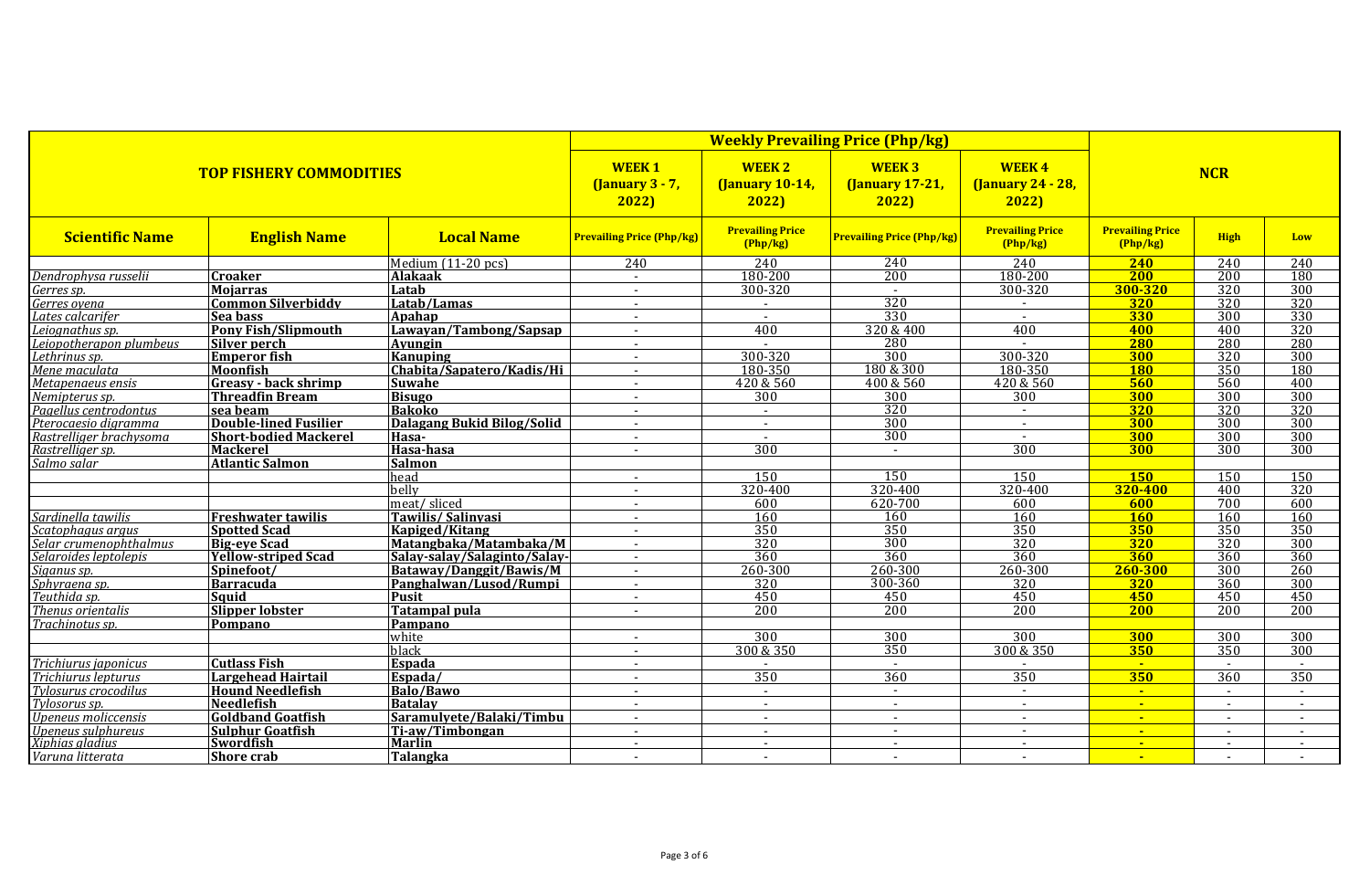|                             |                                                                                                                                                                                                                                                                                                                                                                                                                                                                                                                                                                                                                                                                                                                                                                                                                                                                                                                                                                                                                                                                                                                                                                                                                                                                                                                                                                                                                                                                                                                                                                                                                                                                                                                                                                                                                                                                                                                                                                                                                                                                                                                                                                                                                                                                                                                                                                                                                                                                                                                                                                            |                   |                                            | <b>Weekly Prevailing Price (Php/kg)</b>   |                                                       |                                                   |                                     |                    |  |  |
|-----------------------------|----------------------------------------------------------------------------------------------------------------------------------------------------------------------------------------------------------------------------------------------------------------------------------------------------------------------------------------------------------------------------------------------------------------------------------------------------------------------------------------------------------------------------------------------------------------------------------------------------------------------------------------------------------------------------------------------------------------------------------------------------------------------------------------------------------------------------------------------------------------------------------------------------------------------------------------------------------------------------------------------------------------------------------------------------------------------------------------------------------------------------------------------------------------------------------------------------------------------------------------------------------------------------------------------------------------------------------------------------------------------------------------------------------------------------------------------------------------------------------------------------------------------------------------------------------------------------------------------------------------------------------------------------------------------------------------------------------------------------------------------------------------------------------------------------------------------------------------------------------------------------------------------------------------------------------------------------------------------------------------------------------------------------------------------------------------------------------------------------------------------------------------------------------------------------------------------------------------------------------------------------------------------------------------------------------------------------------------------------------------------------------------------------------------------------------------------------------------------------------------------------------------------------------------------------------------------------|-------------------|--------------------------------------------|-------------------------------------------|-------------------------------------------------------|---------------------------------------------------|-------------------------------------|--------------------|--|--|
|                             | <b>TOP FISHERY COMMODITIES</b>                                                                                                                                                                                                                                                                                                                                                                                                                                                                                                                                                                                                                                                                                                                                                                                                                                                                                                                                                                                                                                                                                                                                                                                                                                                                                                                                                                                                                                                                                                                                                                                                                                                                                                                                                                                                                                                                                                                                                                                                                                                                                                                                                                                                                                                                                                                                                                                                                                                                                                                                             |                   | <b>WEEK1</b><br>$(January 3 - 7,$<br>2022) | <b>WEEK 2</b><br>(January 10-14,<br>2022) | <b>WEEK3</b><br><b>(January 17-21,</b><br><b>2022</b> | <b>WEEK4</b><br><b>(January 24 - 28,</b><br>2022) | <b>NCR</b>                          |                    |  |  |
| <b>Scientific Name</b>      | <b>English Name</b>                                                                                                                                                                                                                                                                                                                                                                                                                                                                                                                                                                                                                                                                                                                                                                                                                                                                                                                                                                                                                                                                                                                                                                                                                                                                                                                                                                                                                                                                                                                                                                                                                                                                                                                                                                                                                                                                                                                                                                                                                                                                                                                                                                                                                                                                                                                                                                                                                                                                                                                                                        | <b>Local Name</b> | <b>Prevailing Price (Php/kg)</b>           | <b>Prevailing Price</b><br>(Php/kg)       | <b>Prevailing Price (Php/kg)</b>                      | <b>Prevailing Price</b><br>(Php/kg)               | <b>Prevailing Price</b><br>(Php/kg) | <b>High</b><br>Low |  |  |
| Remarks/Market Observations | The following observations were gathered from market vendors and administrators for the month of January:<br>1. Due to the implementation of General Community Quarantine- Alert level 3 in Metro Manila, lower demand among buyers and consumer were consistently observed throughout the Month.<br>Relatively, display of fresh marine commodities were observed to be limited among the monitored retail markets, as vendors remain to sell limited volume and variety of fishery commodities to<br>ensure that it will be sold out at the end of the day and avoid losses. For local-fresh galunggong lalaki (Decapterus macrosoma), minimal display of medium-sized commodity was still observed in<br>the monitored wet markets this month. Similarly, limited volumes of medium-sized alumahan were noted this month as supply observed were oftenly large sizes sourced from Lucena, Quezon<br>and Malabon Fish Port. The limited availability of the said commodities could still be due to the following:<br>· Ongoing implementation of closed fishing season in Northeastern Palawan (Decapterus spp.). and Visayan Sea (Ratrilleger spp. & Sardinella spp.) where it is chiefly sourced; and<br>. Cold weather condition caused by the Northeast monsoon and Easterlies affecting mainly the Northern Luzon, Metro Manila and the rest of the country.<br>2. In connection to the limited availability of its local variant, supply of imported-frozen galunggong lalaki (Decapterus macrosoma) continued to be sufficient in most of the monitored retail<br>markets this month, sourced from Farmers Market, Navotas and Malabon Fish Port.<br>3. Meanwhile, stable prices were observed in the prevailing retail prices of bangus and tilapia this month due to steady demand and sufficient supplies at the monitored retail markets. On the<br>other hand, majority of the supply noted for bangus remain to be large sizes (1-2pcs/kg) sourced from Pangasinan and Bulacan.<br>4. Top fishery commodities in the sixteen (18) monitored retail markets are sourced mainly from the following areas:<br>a. Bangus - Bulacan, Pangasinan<br>b. Tilapia - Batangas<br>c. Local Galunggong - Malabon Fish Port<br>d. Imported Galunggong - Navotas Fish Port<br>e. Alumahan - Malabon Fish Port<br>5. Fluctuations in the prices of the top fifteen (15) and other commodities are influenced by a number of factors such as the commodity's size, quality, volume of supply, source area, as well as the<br>weather condition and other natural phenomena. |                   |                                            |                                           |                                                       |                                                   |                                     |                    |  |  |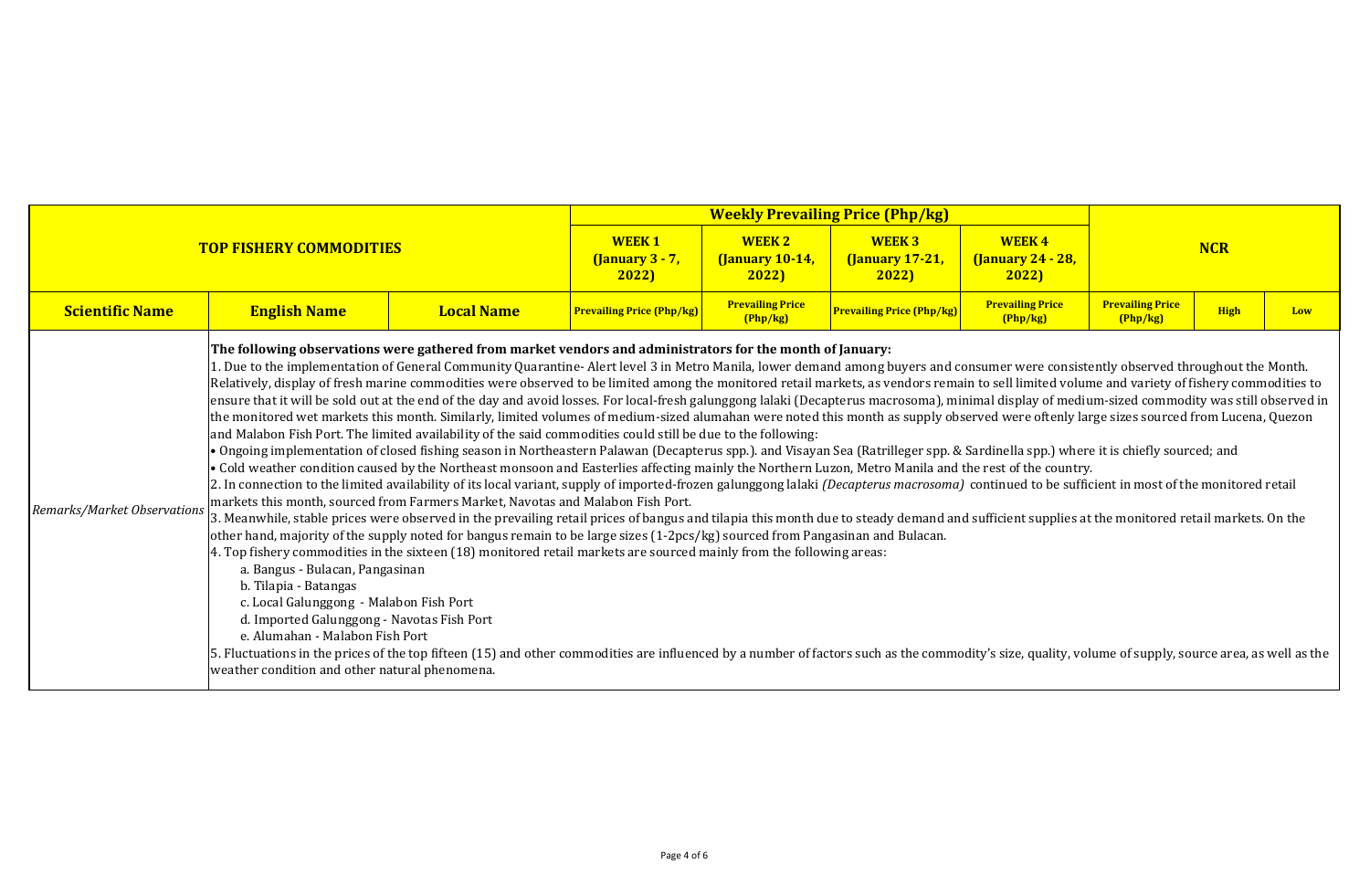|                        |                                                                                                                                                                                                                                                                                                                                                                                                                                                                                                                                                                                                                                                                                                                                                                                                                                                                                                                                                                                                                                                                                                                                                                                                                                                                                                                                                                                                                                                                                                                                                                                                                                                                                                                                                                                                                                                                                                                                                                                                                                                                                                                                                                                                                                                                                                                                                                                                                                                                                                                                                                                                                                                                                                                                                                                                                                                                                                                                                                                                                                                                                                                                                                                                                                                                                                                                                                                                                                |                   |                                                | <b>Weekly Prevailing Price (Php/kg)</b>  |                                                |                                                   |                                                    |  |  |  |  |
|------------------------|--------------------------------------------------------------------------------------------------------------------------------------------------------------------------------------------------------------------------------------------------------------------------------------------------------------------------------------------------------------------------------------------------------------------------------------------------------------------------------------------------------------------------------------------------------------------------------------------------------------------------------------------------------------------------------------------------------------------------------------------------------------------------------------------------------------------------------------------------------------------------------------------------------------------------------------------------------------------------------------------------------------------------------------------------------------------------------------------------------------------------------------------------------------------------------------------------------------------------------------------------------------------------------------------------------------------------------------------------------------------------------------------------------------------------------------------------------------------------------------------------------------------------------------------------------------------------------------------------------------------------------------------------------------------------------------------------------------------------------------------------------------------------------------------------------------------------------------------------------------------------------------------------------------------------------------------------------------------------------------------------------------------------------------------------------------------------------------------------------------------------------------------------------------------------------------------------------------------------------------------------------------------------------------------------------------------------------------------------------------------------------------------------------------------------------------------------------------------------------------------------------------------------------------------------------------------------------------------------------------------------------------------------------------------------------------------------------------------------------------------------------------------------------------------------------------------------------------------------------------------------------------------------------------------------------------------------------------------------------------------------------------------------------------------------------------------------------------------------------------------------------------------------------------------------------------------------------------------------------------------------------------------------------------------------------------------------------------------------------------------------------------------------------------------------------|-------------------|------------------------------------------------|------------------------------------------|------------------------------------------------|---------------------------------------------------|----------------------------------------------------|--|--|--|--|
|                        | <b>TOP FISHERY COMMODITIES</b>                                                                                                                                                                                                                                                                                                                                                                                                                                                                                                                                                                                                                                                                                                                                                                                                                                                                                                                                                                                                                                                                                                                                                                                                                                                                                                                                                                                                                                                                                                                                                                                                                                                                                                                                                                                                                                                                                                                                                                                                                                                                                                                                                                                                                                                                                                                                                                                                                                                                                                                                                                                                                                                                                                                                                                                                                                                                                                                                                                                                                                                                                                                                                                                                                                                                                                                                                                                                 |                   | <b>WEEK1</b><br><b>(January 3 - 7,</b><br>2022 | <b>WEEK 2</b><br>(January 10-14,<br>2022 | <b>WEEK3</b><br><b>(January 17-21,</b><br>2022 | <b>WEEK4</b><br><b>(January 24 - 28,</b><br>2022) |                                                    |  |  |  |  |
| <b>Scientific Name</b> | <b>English Name</b>                                                                                                                                                                                                                                                                                                                                                                                                                                                                                                                                                                                                                                                                                                                                                                                                                                                                                                                                                                                                                                                                                                                                                                                                                                                                                                                                                                                                                                                                                                                                                                                                                                                                                                                                                                                                                                                                                                                                                                                                                                                                                                                                                                                                                                                                                                                                                                                                                                                                                                                                                                                                                                                                                                                                                                                                                                                                                                                                                                                                                                                                                                                                                                                                                                                                                                                                                                                                            | <b>Local Name</b> | <b>Prevailing Price (Php/kg)</b>               | <b>Prevailing Price</b><br>(Php/kg)      | <b>Prevailing Price (Php/kg)</b>               | <b>Prevailing Price</b><br>(Php/kg)               | <b>Prevailing Price</b><br>High<br>Low<br>(Php/kg) |  |  |  |  |
|                        | *Scylla serrata or Alimango (Php450-700/kg) -lowest prevailing price of Php450.00/kg was recorded at Malabon market and Marikina market on Week 4, wherein supply are noted to be in<br>mixed sizes that are usually smaller sizes as compared to the highest recorded prevailing price of Php700.00/kg observed in Pasig market (week 3), which supplies are noted to be larger in sizes,<br>hence the variation in prices.<br>*Portunus pelagicus or Alimasag - medium (Php160-600/kg)- lowest prevailing price of Php160.00/kg was recorded at Maypajo caloocan market (week 3), wherein supply are noted to be smaller<br>sizes resulting to offer the commodity in a lower price, however supply noted at Guadalupe market are observed to have larger sizes and are source only from its nearby primary market (i.e.,<br>Farmers), hence the higher price.<br>*Portunus pelagicus or Alimasag - Large (Php380-750/kg)- Similarly, lowest prevailing price of Php380.00/kg was recorded from primary type or bagsakan market (i.e., Malabon Central market),<br>whereas supply are source directly from the nearby wholesale markets. On the other hand, highest prevailing price of Php750.00/kg are recorded in secondary market (i.e., Guadalupe Market),<br>wherein supply are source usually from neaby primary markets, hence the variation of prices.<br>* Thunnus albacares or Tambakol (Php120-320/kg)-lowest prevailing price of Php120.00/kg was recorded in Marikina Market where the available supplies were not in good quality. Highest<br>prevailing price of Php320.00/kg was noted at Pasig Market where available supplies were in good quality sourced from Lucena, Quezon, thus higher price.<br>*Auxis thazard or Tulingan lapad (Php200-300/kg)-lowest prevailing price of Php200.00/kg was recorded at Maypajo caloocan market and Malabon Central market (week 3), wherein supply are<br>noted to be smaller sizes resulting to offer the commodity in a lower price, however supply noted at Marikina market are observed to have larger sizes, hence the higher price.<br>* Scomberomorus commerson or Tanigue- (Php440-600/kg)- lowest prevailing price of Php440/kg are observed at Marikina and Pasig market (Week 3) wherein available supply are sold whole as<br>compared to the supply noted in the 4th week of the month,price at Php600/kg, wherein supply noted are sold slice, resulting to offer the commodity relatively higher.<br>7. In view of the escalating COVID-19 cases in Metro Manila, physical price monitoring activity in the ten (10) monitored retail markets are temporarily suspended beginning 21 December 2021<br>(Tuesday) until further notice. Relative to this, daily price data and market observation are gathered via phone calls covering Top 4 Fishery commodities (i.e., bangus, tilapia, alumahan, local-fresh<br>and imported-frozen galunggong).<br>8. Market administrators continue to strictly implement precautionary safety measures in the monitored markets to ensure the consumers and vendors safety and avoid the further spread of<br>highly infectious COVID-19 OMICRON variant, in accordance with the General-Community Quarantine-Alert Level 3 guidelines. Among these measures are the mandatory wearing of face masks,<br>social distancing and regular schedule of cleaning and disinfection in the markets, and among others. |                   |                                                |                                          |                                                |                                                   |                                                    |  |  |  |  |
| <b>Source Areas:</b>   | Mindoro, GenSan, Cardona, Laguna, Quezon, Zambales, Cavite, Bicol, Palawan, Iloilo, Marinduque, Pangasinan, Bulacan, Pampanga, Batangas, Samar, Lucena, Farmers, Malabon, Navotas                                                                                                                                                                                                                                                                                                                                                                                                                                                                                                                                                                                                                                                                                                                                                                                                                                                                                                                                                                                                                                                                                                                                                                                                                                                                                                                                                                                                                                                                                                                                                                                                                                                                                                                                                                                                                                                                                                                                                                                                                                                                                                                                                                                                                                                                                                                                                                                                                                                                                                                                                                                                                                                                                                                                                                                                                                                                                                                                                                                                                                                                                                                                                                                                                                              |                   |                                                |                                          |                                                |                                                   |                                                    |  |  |  |  |